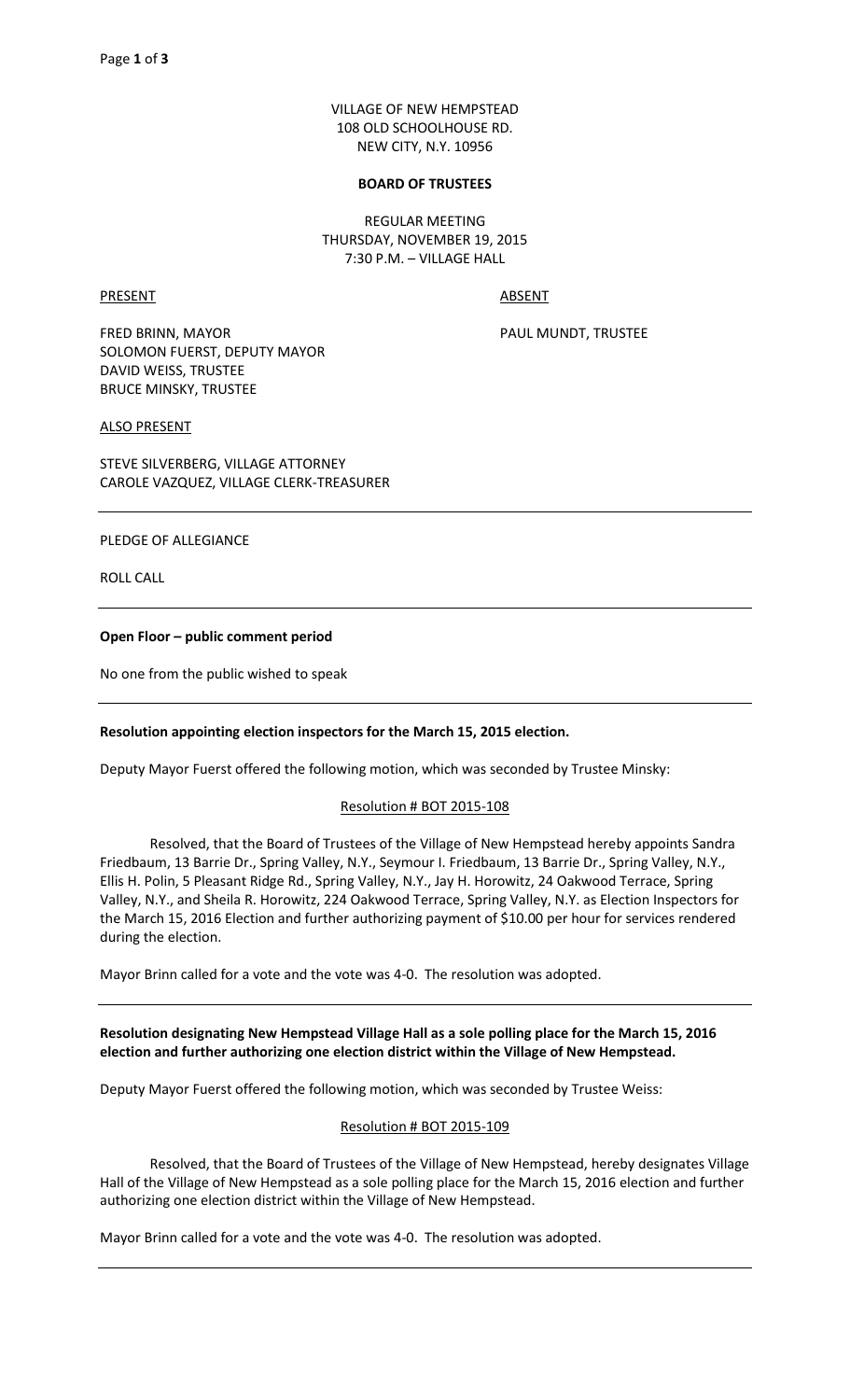# **Resolution scheduling the hours of the Village Polling place to be from 9:00 a.m. to 9:00 p.m. for the March 15, 2016 election.**

Trustee Weiss offered the following motion, which was seconded by Trustee Minsky:

# Resolution # BOT 2015-110

 Resolved, that the Board of Trustees of the Village of New Hempstead hereby schedules the hours of the Village polling place to be from 9:00 a.m. to 9:00 p.m. for the March 15, 2015 Village Election.

Mayor Brinn called for a vote and the vote was 4-0. The resolution was adopted.

# **Resolution declaring that there shall be no Village registration day for the March 15, 2016 Village election.**

Trustee Weiss offered the following motion, which was seconded by Trustee Minsky:

#### Resolution # BOT 2015-111

 Resolved, that the Board of Trustees of the Village of New Hempstead hereby declares that there shall be no registration day for the March 15, 2016 Village Election.

Mayor Brinn called for a vote and the vote was 4-0. The resolution was adopted.

# **Resolution rescheduling the December Board of Trustees meeting to December 17, 2015 due to the December 24, 2015 meeting falling on the day before Christmas.**

Trustee Minsky offered the following motion, which was seconded by Deputy Mayor Fuerst:

# Resolution # BOT 2015-112

 Resolved, that the Board of Trustees of the Village of New Hempstead herby reschedules the December 24, 2015 regular meeting to December 17, 2015, due to the December 24, 2015 meeting falling on Christmas Eve.

Mayor Brinn called for a vote and the vote was 40. The resolution was adopted.

**Resolution that Village Hall will be closed on December 24, December 25, and December 31, 2015 as well as January 1, 2016 in observance of Christmas and the New Year's Holidays.** 

Deputy Mayor Fuerst offered the following motion, which was seconded by Trustee Minsky:

# Resolution # BOT 2015-113

Resolved, that the Village Hall will be closed on December  $24^{th}$  &  $25^{th}$ , 2015 and on December 31, 2015 and January 1, 2016 in observance of Christmas and New Year's Holidays.

Mayor Brinn called for a vote and the vote was 4-0. The resolution was adopted.

# **Resolution appointing Nathan Losman as acting Village Justice.**

Mayor Brinn offered the following motion, which was seconded by Trustee Weiss:

#### Resolution # BOT 2015-114

Resolved, that Mayor appoints Nathan Losman as acting Village Justice.

Mayor Brinn called for a vote and the vote was 4-0. The resolution was adopted.